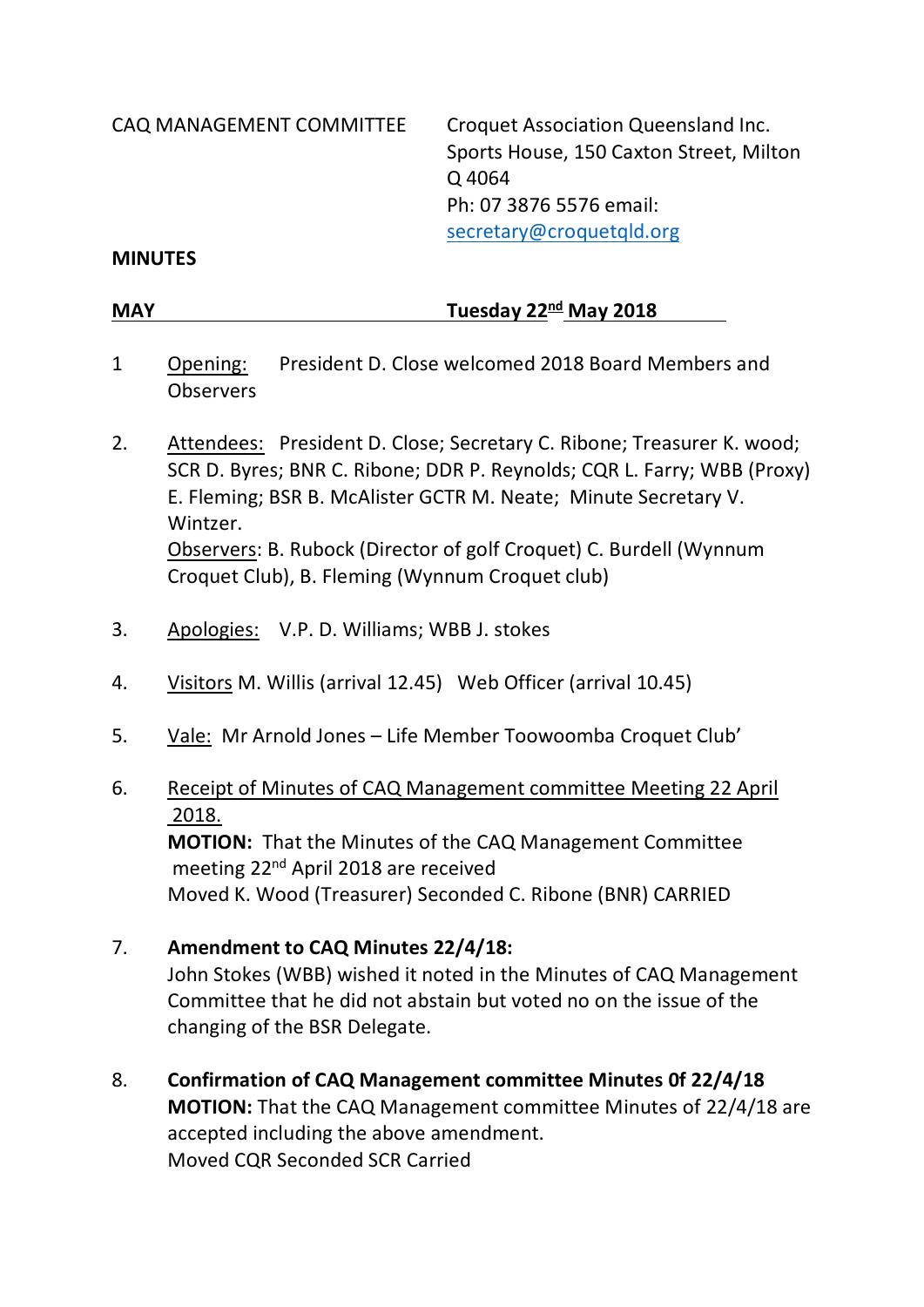# 9. **Business arising from CAQ Minutes 22/4/18:**

### 9.1 **Brisbane South region Minutes**

The committee has supplied both Minutes and updated Minutes to their meeting.

After discussion the CAQ Management Committee resolved that Mr Bruce McAlister is accepted as the new BSR Delegate for the remainder of 2018.

9.1 (b**) BSR Memo Brisbane south re: TV Marketing and Advertising**: Work has been carried out on this and it was pointed out only certain grants were available, and it did not mean an application would be successful.

Bruce McAlister further provided a Memo on the Proposal that he wished forwarded to all clubs for comment.

**MOTION:** Clubs asked to provide information as to whether the Proposal is to be considered by the Management Committee. Moved BSR Seconded WBB Carried

9.1 (c). **Also, various aspects of A.G.M. procedures** were discussed and explained.

MOTION. "That the minutes of the 2017 Annual General Meeting are amended to reflect that Special General Meeting minutes 26 September 2-17 are received and accepted."

Moved BSR, seconded BNR.

## **9.2 Position Descriptions**

.

These have been received from the external Agency used to provide the Sports and Recreational Deliverables for 2017. It was resolved that these Positions Descriptions are forwarded to Clubs for perusal and discussion in readiness for any changes that may be made to the By-Laws in the review.

# **9.2 (a) Position Description State Team Managers.**

After discussion, it was resolved that after a minor adjustment to Point 21, a copy of the new Position Description is forwarded to the Selection Sub-Committee for use by future State Team Managers.

**MOTION:** Suspend Standing Orders for presentation by the CAQ Web Officer of the updated CAQ Web site.

Moved Treasurer K. Wood and seconded BNR C. Ribone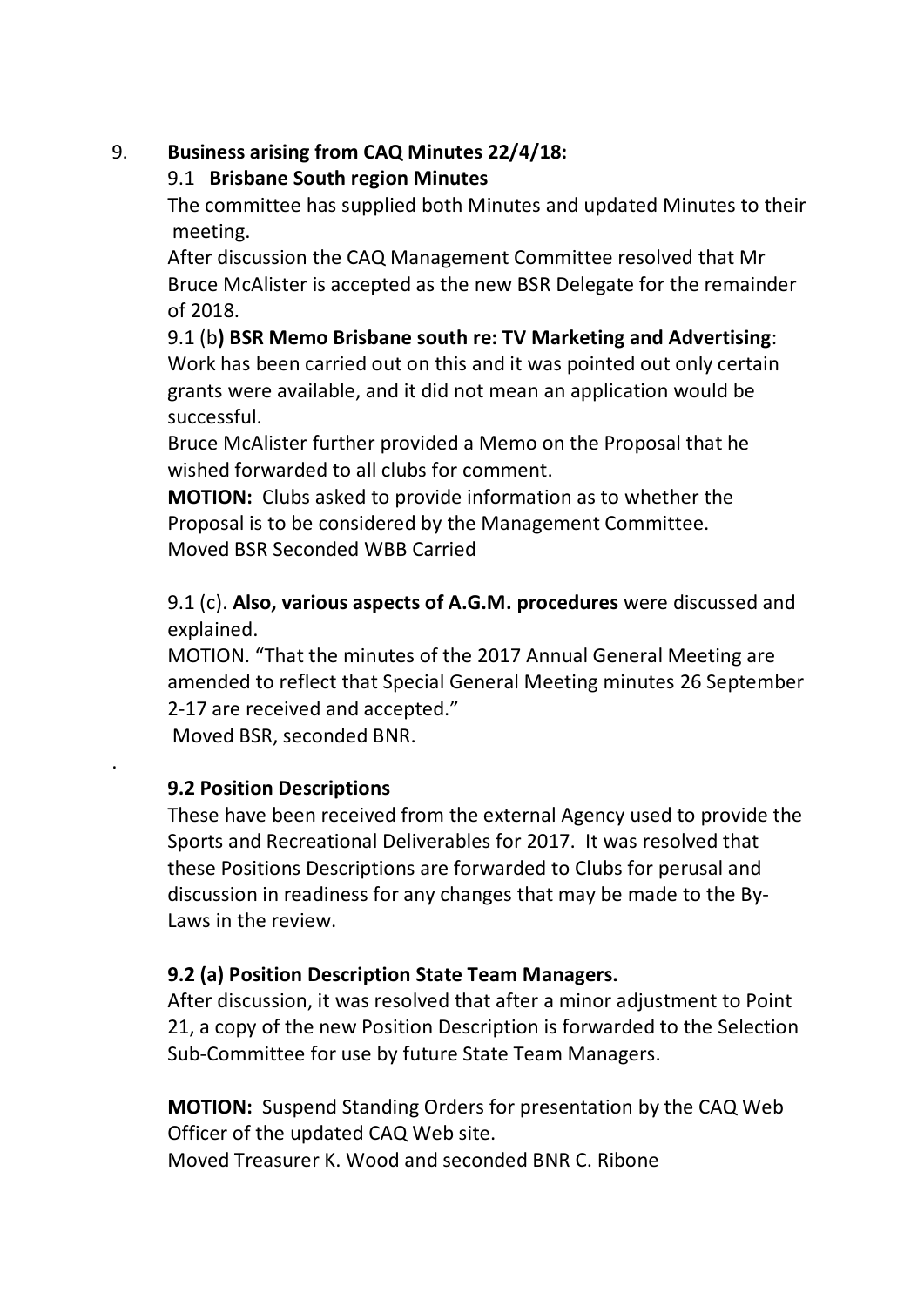Ms Genevieve Ganner (Web Officer) and Peter Grees gave an overview of the new CAQ Website to the Board Members and advised it will be live on CAQ Web site on Saturday 26 May.

Comments made by the Web Officer are as follows: -

(a) The Web Officer will confirm the date by email to all clubs.

(b) MyCroquet is a separate programme.

(c) Further work needs to be done on MyCroquet for it to be used in conjuction with the CAQ Web page.

(d) My Croquet remains as is which includes sections on Handicaps Coaching and Referee information.

(e) The Web Officers stated that the Web emphasis is ensuring that the tournament Program is available to all in an easy format.

The WBB Proxy Delegate gave a Vote of thanks to the Web Officer. **MOTION: Return to Standing Orders** Moved SCR Seconded BNR - Carried

### **10 CORRESPONDENCE:**

- **10.1 Letter from Broadbeach:** Letter received from Broadbeach re progress following the end of the Commonwealth Games. GCTR elaborated on progress of club.
- **10.**2 **Director of golf Referees** GC re: Referees for golf WBB -Tabled. this is covered under the Development Grant.
- **10.**3 **- Out of pocket registration costs for other sports**. For information only, published in recent Courier Mail.
- **10.**4 **Resignation Acting Event** Manager A vote of thanks given to Mr Fleming for standing in the position for the period
- **10.**5 **Victoria – joint publicity campaign - Motion:** Queensland is not in position to support the Joint Publicity campaign in 2018 with Victoria Moved BNR Seconded Treas Carried
- **10.**6 **Re: NBN coming to Sports House** Noted Emails to be sent to clubs advising of possible interruptions.

**MOTION**: Suspension of Standing Orders for presentation by:-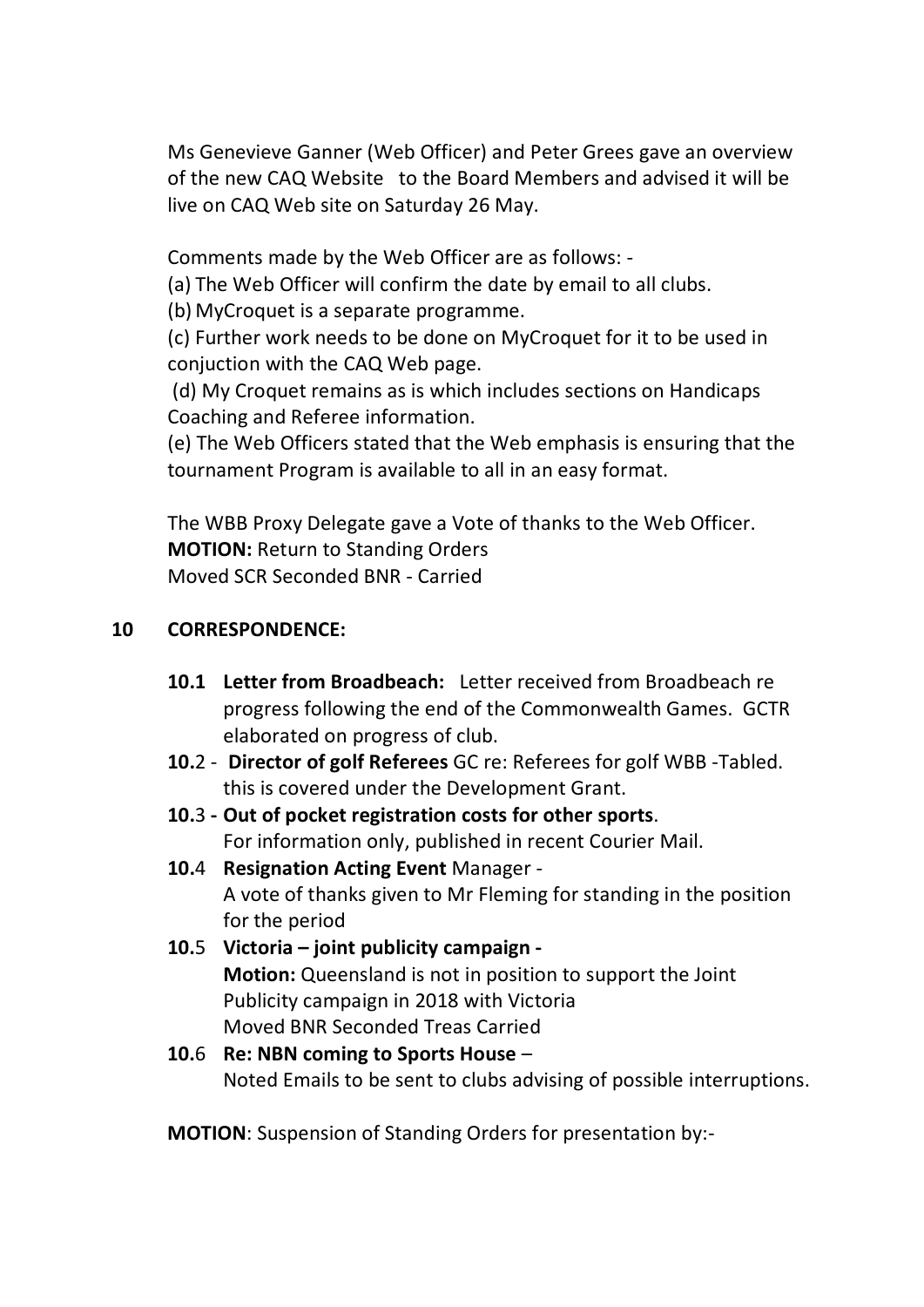Michael James Willis BEcon.FAICD. SFFin, Board, Chair and Company director Moved: SCR D. Byres Seconded BNR C. Ribone carried

Following the welcome by President D. Close, Mr Willis replied to questions put to him in writing on subjects such as The Rules, the By-Laws. And Procedures. His clear explanations to the questions asked by the Management Committee were very well received by all. Following Mr Willis's Presentation President Don Close thanked him for attending and giving insight into these matters

Standing Orders were resumed Moved DDR P. Reynolds Seconded BSR B. McAlister

### **11. Reports:**

### **President** – Tabled

**Secretary** – Tabled

**Treasurer** – Tabled and asked for clarification to the following items:

- (a) Registered Players must pay the \$6 Insurance at the time of registration.
- (b) **MOTION:** Clubs cannot substitute a cancelled membership fee for a new Membership fee. This is not standard practice MOVED Treasurer Seconded SCR carried
- (c) Invoice for ACA fees is expected in June
- (d)**NOTED: all** Clubs are to be reminded that all Registration forms must be sent direct to the Office and not direct to the Registrations Officer.

(c) Payments being made directly into CAQ Bank must show all correct

- information as to what the payment is for.
- (e) Clubs claiming for State Team Practice will not be paid as it has always been considered as a contribution to the representative team process.

### **MOTION:**

**That the Financial** Report be accepted, and accounts ratified for payment.

Moved Treasurer K. Wood seconded DDR Carried

## 11.**5Development Grant**

11.4 Confirmed that the Leisa Dolan workshop the Excellent committee will be held at Sports House on Monday 18<sup>th</sup> June 2018/ Whilst this is a Sports and Recreation deliverable for the Management Committee it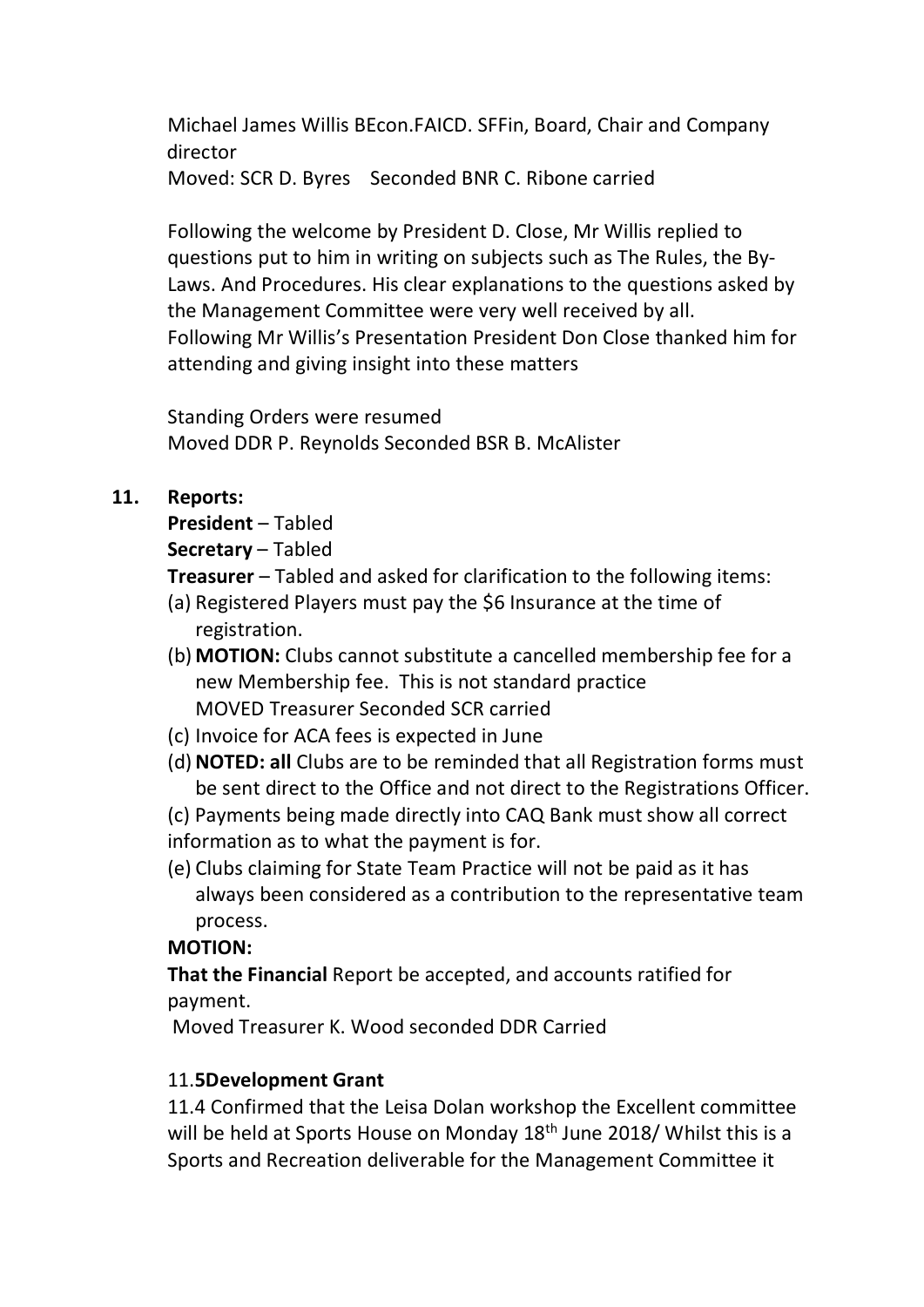was resolved that an Invitation is sent to Clubs who may be interested in attending.

11.5.1**State Marketing Plan:** Active8 has forwarded the Draft Marketing Plan. It was considered by the Management committee and some aspects were questioned as to whether they would be viable for Croquet Queensland. Active8 has therefore been requested to review these issues before the document is finalised and sent to clubs.

# 11.5.2 /11.5.3/11.5.4 **Terms of Reference – CAQ Sub Committees – CAQ Code sub Committees:**

Terms of Reference and Various Policies have been received from the external Agency used to provide the sports and Recreational Deliverables for 2017. It was resolved that these Terms of Reference and Policies are forwarded to Clubs for perusal and discussion in readiness for any changes that may be made to the By-Laws in the review.

### **OTHER REPORTS**

**Report from Association Croquet re recent CAQ Event** - Tabled **Brisbane North**: The Gateball Delegate to the Brisbane North subcommittee has requested that CAQ consider supporting an Interstate Gateball championship in the future and has requested that the CAQ pass this request on to the ACA Resolved the request is sent to ACA for discussion.

**Golf Open singles** – report submitted by tournament Manager – tabled

**Report from member of 2018 AC Representative Player** -Tabled with thanks

### 12. **General Business**

### **12.1 Selection committee**:

## **List of Players who have accepted Selection for golf Croquet WCF Shield Representation** are as follows: -

Murray Tinker – Captain; Ross Rillie; Ron Schodel; Geoff Hull; 1<sup>st</sup> Reserve: Robert Martin, 2nd Reserve Dennis Green.

Helen Rillie – vice Captain; Geraldine Trivett; Nuran Melksham; Beryl Turner; 1<sup>st</sup> reserve Cynthia Tacey; 2<sup>nd</sup> Reserve Megan Stuart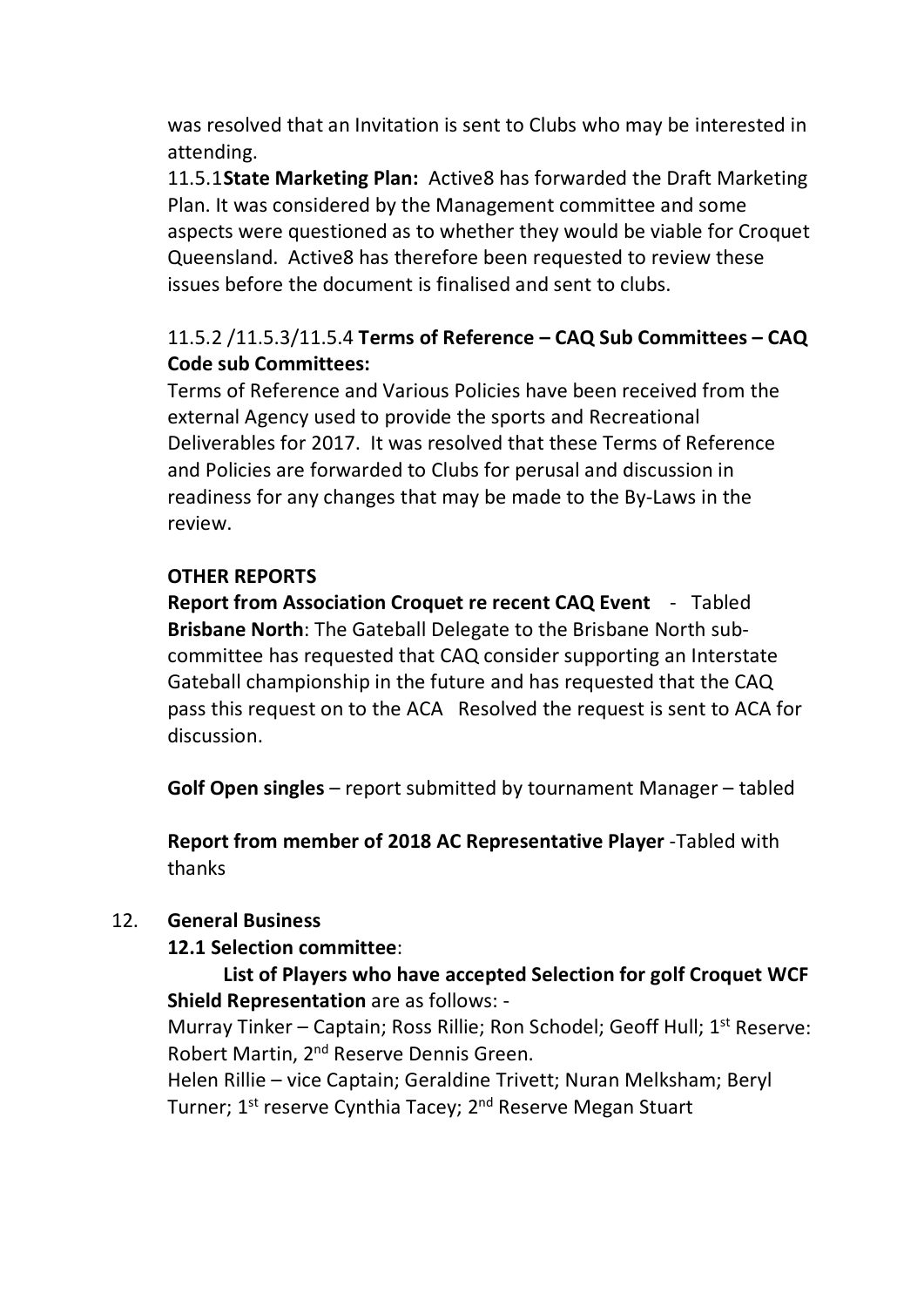**List AC State Team Squad.** The following players were invited to join the AC Squad: -

Kathleen Colclough; Deidre Hardy; Willy Silk; Heather Knight; Cynthia Tacey; Rosemary Newsham; Barbara Northcott; Susan Bertram; Yuni Rowell

Tom Knight; Troy McCallum; Les Watson; Greg Whymark; Ralph Allan; David Luxmore; Nick Smith; Lindsay David; John Hardy; Mike Bertram; Don MacGilvray; Geoff Dickie; J. Stokes Not all have accepted as at this date.

12.1.1Re Queensland Golf State Team will be subsidised for their mileage travel to Newcastle by car if they so wish to drive rather than fly, for the golf Croquet Nationals championships being held in the Hunter Valley 5th to 15<sup>th</sup> September 2018.

### 12.1.3 **Selection committee Minutes:-** Tabled

### 12.1.4**Association Croquet Representative Team Report: -** Tabled

12.2 **Open singles Report** - Tabled

#### 13. ANY OTHER BUSINESS:

#### **Selection Policy Review:**

There was discussion about whether or not the recent Ad Hoc Committee was formed in accordance with the ByLaws.

#### Following this discussion

**MOTION:** that an expression of interest to form an Ad Hoc Committee to review the Selection Policy is advertised as per CAQ By Law 52.4.2 with Terms of Reference se of a two months period

MOVED WBB Proxy E. Fleming Seconded Treasurer K. Wood Carried. it was agreed that expressions are forwarded to the CAQ Secretary by the closing date of 1 June 2018. The ad hoc committee's

recommendations as to any changes are to be tabled at the MC August meeting.

Once the Expressions of Interest close, nominated names will be forwarded to Management Committee Members as a flying Minute.

### **14. Next Management Committee Meeting: - 19th June 2018**